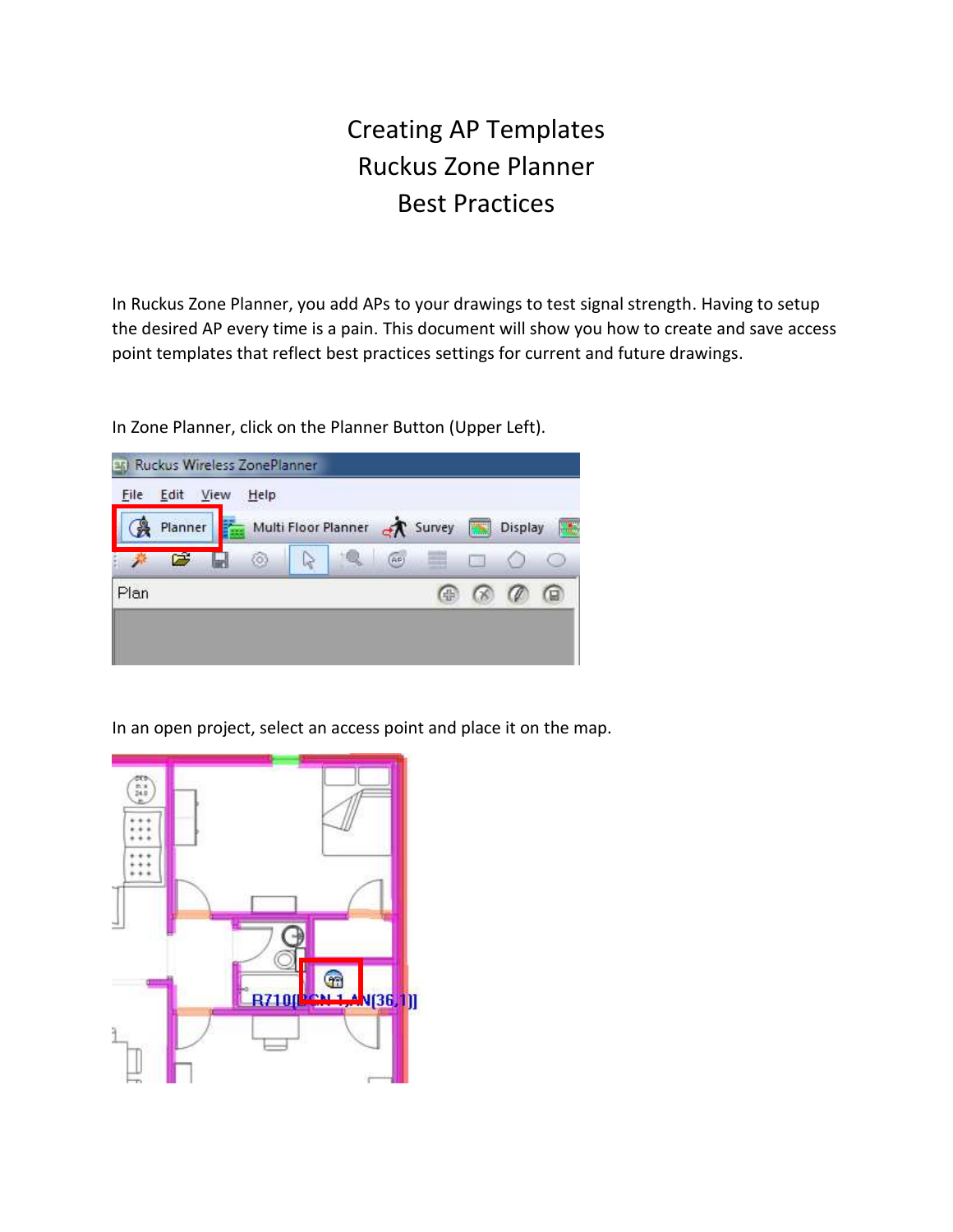| Right click on the AP and select Properties: |  |
|----------------------------------------------|--|
|----------------------------------------------|--|

| <b>AP Properties</b>   | $\mathbf{x}$                                                       |
|------------------------|--------------------------------------------------------------------|
| AP Name<br>AP Models   | $AP-3$                                                             |
|                        | $- Q R$                                                            |
| 2.4 GHz 5.0 GHz        |                                                                    |
| Channel                | <b>V</b> Enable<br>1                                               |
| MAC Address            | 00:0D:C8:00:00:05                                                  |
|                        | Ex: 01:23:89:AB:CF:3F                                              |
| IP Address             | 0<br>$0\,$<br>0<br>0<br>$\ddot{\phantom{0}}$<br>$\sim$<br>as<br>as |
| <b>SSID</b>            | Unknown SSID                                                       |
| Transmit Power (mWatt) | $\triangle$<br>250                                                 |
| Antenna                |                                                                    |
|                        | Ruckus R700 2.4 GHz 0dBi A                                         |
|                        | Pattern<br>W.<br>o.<br>$\boldsymbol{0}$                            |
| 11n support            | Properties                                                         |
| Location               |                                                                    |
|                        | $\times$ 9.78<br>$Y$ 20.45<br>Height<br>10.00<br>Feet              |
| Note                   | ×                                                                  |
|                        |                                                                    |
|                        |                                                                    |
|                        | OK<br>Cancel                                                       |
|                        |                                                                    |
|                        |                                                                    |
|                        |                                                                    |

There are two tabs (2.4 GHz and 5 GHz) to adjust. On each tab, we will adjust the Antenna and the transmit power.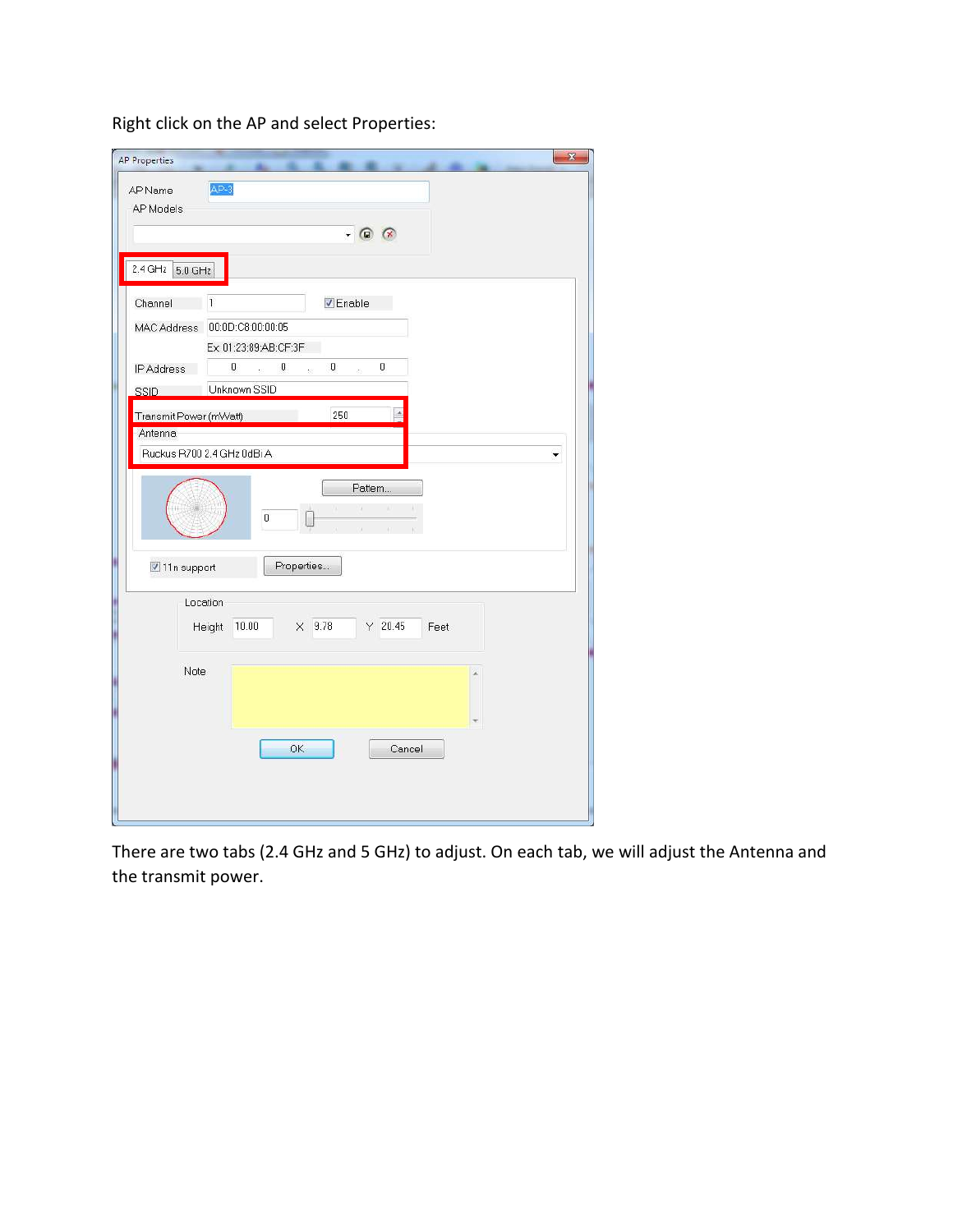For this example, we will create an R710 AP. On the 2.4 GHz tab, change the Transmit power to 180 and change the Antenna to Ruckus-R710 2.4GHz Az. This is an Azimuth orientation (hanging from the ceiling). It is the most commonly used orientation. If you are hanging it on a wall, use the EL (Elevation) option.

| <b>AP Properties</b>              | ×                                                                  |
|-----------------------------------|--------------------------------------------------------------------|
| AP Name<br>AP Models              | $AP-3$                                                             |
|                                   | $ \circ$ $\circ$                                                   |
| 2.4 GHz $5.0$ GHz                 |                                                                    |
| Channel                           | $\mathbf{1}$<br><b>V</b> Enable                                    |
| MAC Address                       | 00:0D:C8:00:00:05                                                  |
| IP Address                        | Ex: 01:23:89:AB:CF:3F<br>$0\,$<br>$\sim$ 0<br>$\sim$ 0<br>0<br>æs. |
| SSID                              | Unknown SSID                                                       |
| Transmit Power (mWatt)<br>Antenna | 180<br>$\frac{1}{x}$                                               |
| Ruckus-R710 2.4GHz Az             | ۳                                                                  |
|                                   | Pattern<br>$(4 - 14 - 4)$<br>$\boldsymbol{0}$                      |
| 11n support                       | Properties                                                         |
|                                   | Location<br>$\times$ 9.78<br>$Y$ 20.45<br>10.00<br>Height<br>Feet  |
| Note                              |                                                                    |
|                                   | $\mathsf{OK}$<br>Cancel                                            |
|                                   |                                                                    |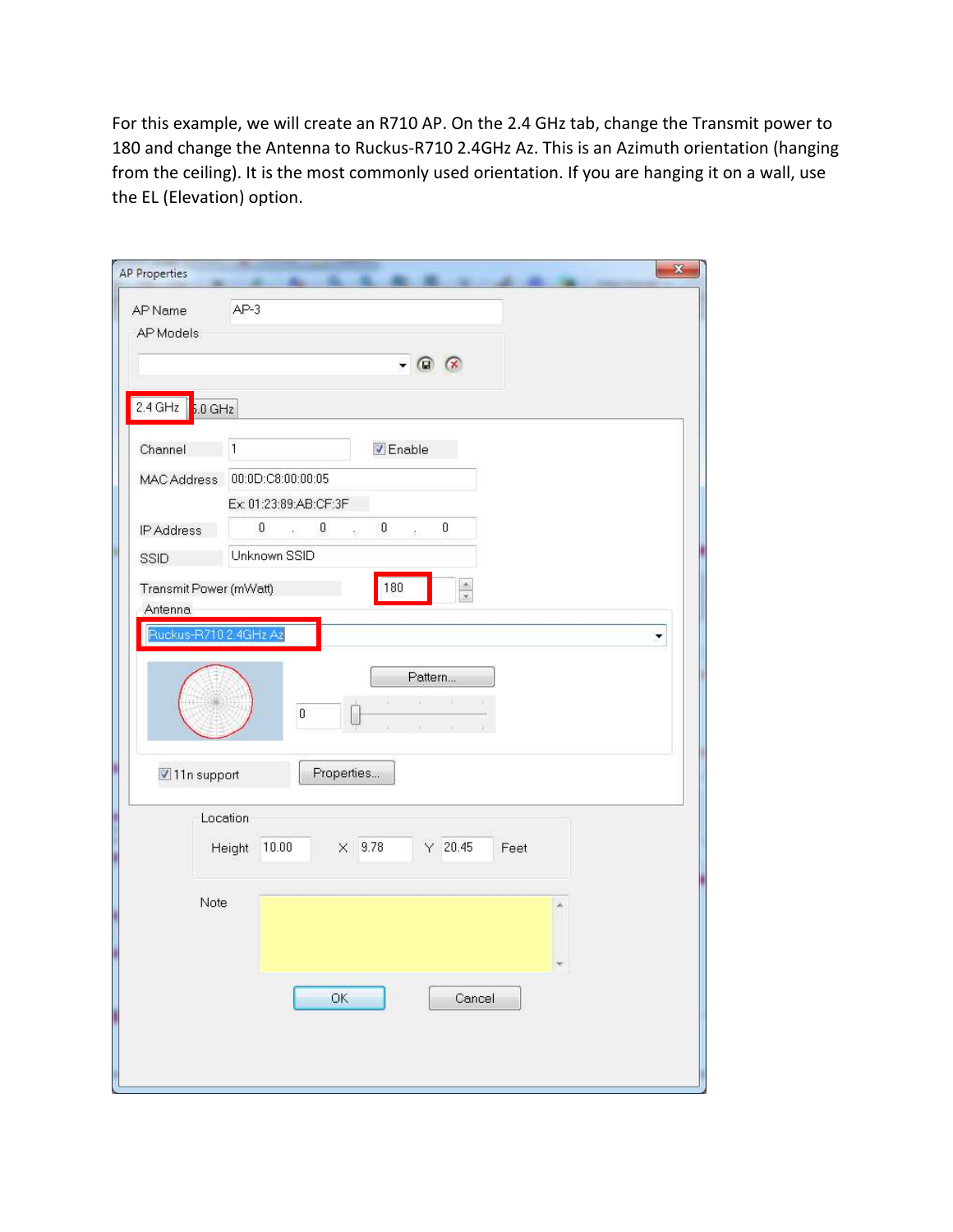On the 5 GHz tab, change the Transmit power to 140 and change the Antenna to Ruckus-R710 5GHz Az.

| AP Name                        | $AP-3$                                                |
|--------------------------------|-------------------------------------------------------|
| AP Models                      |                                                       |
|                                |                                                       |
|                                | $\circ$<br>$\blacktriangledown$                       |
|                                |                                                       |
| $5.0 \text{ GHz}$<br>$2.4$ GHz |                                                       |
| Channel                        | 36<br>$\nabla$ Enable                                 |
| <b>MAC Address</b>             | 00:0D:C8:00:00:06                                     |
|                                | Ex: 01:23:89:AB:CF:3F                                 |
|                                | $\mathbf{0}$<br>$\sim$ 0<br>$0\,$<br>$\sim$ 0         |
| IP Address                     | àS.                                                   |
| <b>SSID</b>                    | Unknown SSID                                          |
| Transmit Power (mWatt)         | $\frac{1}{x}$<br>140                                  |
| Antenna                        |                                                       |
| Ruckus-R710 5GHz Az            | ۳                                                     |
|                                |                                                       |
|                                | Pattern                                               |
|                                | M.<br>$\boldsymbol{0}$                                |
|                                |                                                       |
| 11n support                    |                                                       |
|                                | Properties                                            |
|                                | Location                                              |
|                                | $\times$ 9.78<br>$Y$ 20.45<br>10.00<br>Height<br>Feet |
|                                |                                                       |
|                                |                                                       |
| Note                           | ×                                                     |
|                                |                                                       |
|                                |                                                       |
|                                |                                                       |
|                                | OK<br>Cancel                                          |
|                                |                                                       |
|                                |                                                       |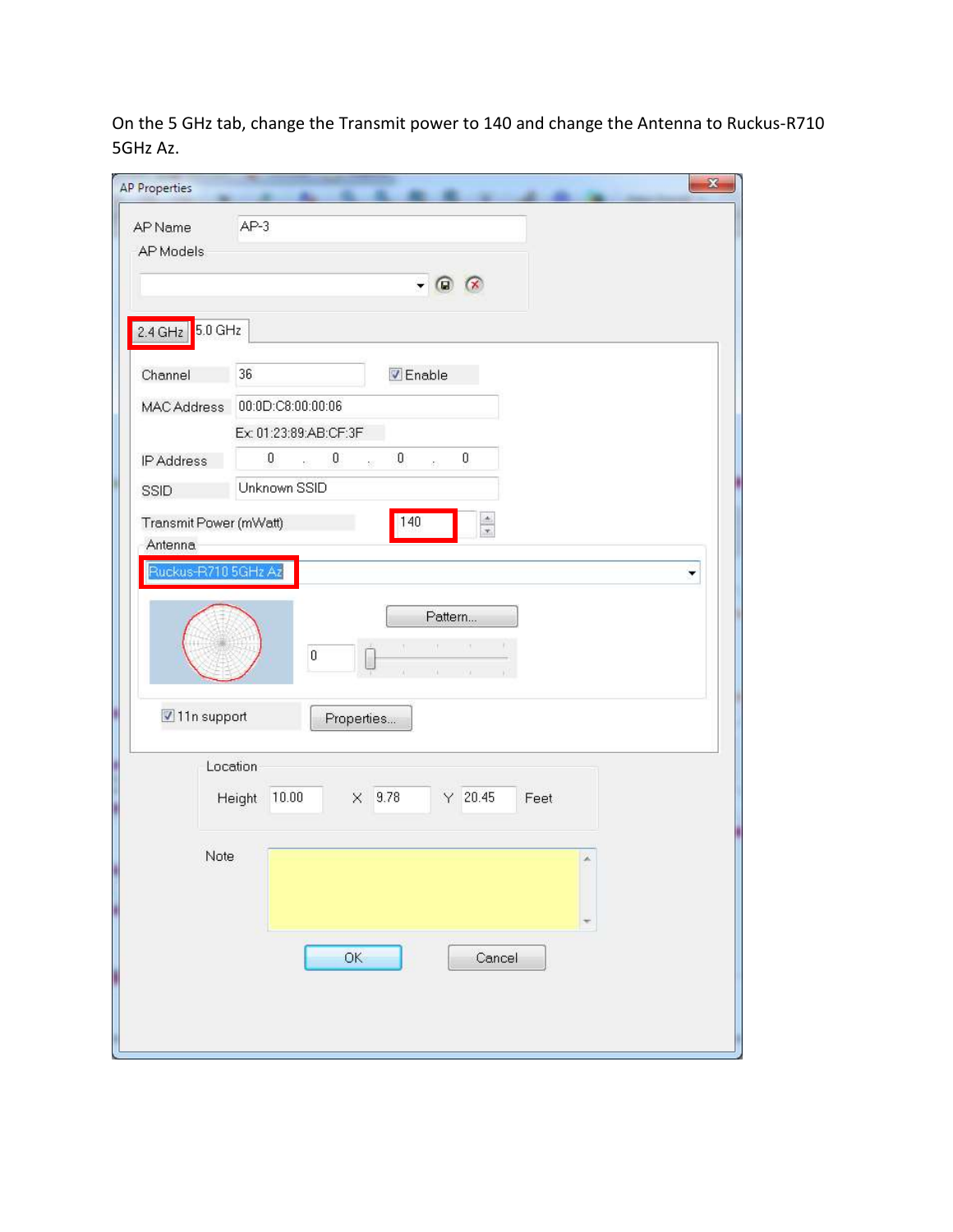In the AP Models Box, name this template R710 and select the save button to the right of the box.

| AP Name   | $AP-3$ |
|-----------|--------|
| AP Models |        |
| R710      |        |

Select OK.

You now have an R710 saved for current and future use. To see, go to the AP Properties and select the drop-down arrow next to the AP Model box.

| AP Name<br>AP Models | $AP-3$ |              |                |  |
|----------------------|--------|--------------|----------------|--|
| R710                 |        | $\mathbf{r}$ | <mark>⊗</mark> |  |
| H500                 |        |              |                |  |
| H510                 |        |              |                |  |
| P300                 |        |              |                |  |
| R310                 |        |              |                |  |
| R500                 |        |              | ble            |  |
| R510                 |        |              |                |  |
| R600                 |        |              |                |  |
| R610                 |        |              |                |  |
| R700                 |        |              |                |  |
| R710                 |        |              | 0              |  |
| T300                 |        |              |                |  |
| T301n                |        |              |                |  |
| T301s                |        |              |                |  |
| T710                 |        |              |                |  |
| T710s                |        |              | $\frac{1}{x}$  |  |